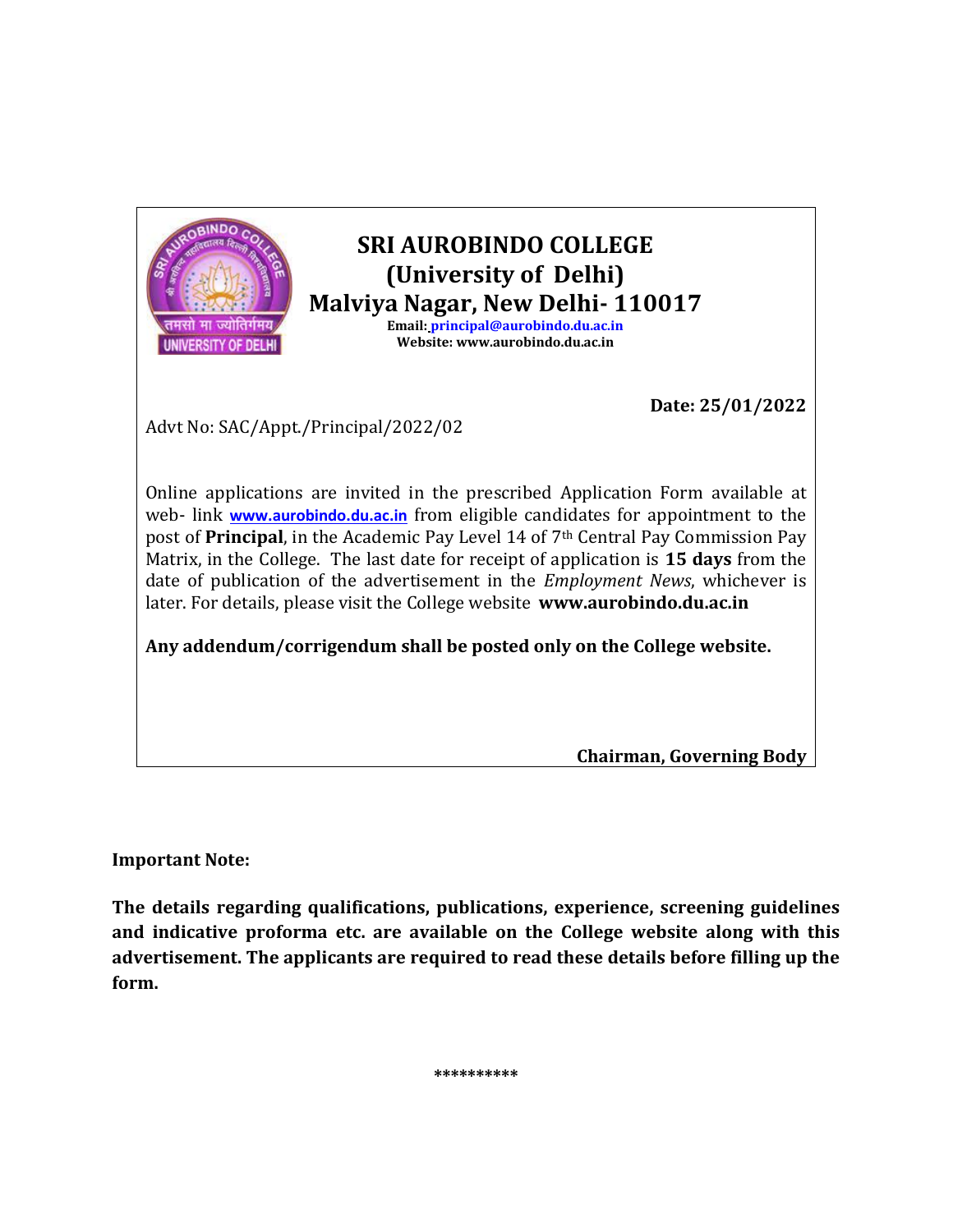

### **SRI AUROBINDO COLLEGE (University of Delhi) Malviya Nagar, New Delhi- 110017 Email[: principal@aurobindo.du.ac.in](mailto:principal@aurobindo.du.ac.in) Website: www.aurobindo.du.ac.in**

### **Procedure for the Appointment of the Principal in College**

- **1.** The appointment of the Principal shall be made as per the following procedure:
	- i. The appointment of Principal shall be made after an all India Advertisement, with prior approval of the University.
	- ii. All the application received shall be scrutinized by a Committee consisting of the following and a list of all the candidates fulfilling the minimum eligibility qualifications shall be prepared and points be awarded to all such candidates shall be prepared and points be awarded to all such candidates shall be calculated on the basis of the criteria notified by the University:
		- 1. Chairperson, Governing Body Chairperson
		- 2. Two Members of the Governing Body (of which at least one should be from the University Representative(s) nominated by the Chairperson Governing Body. (The Teacher Representatives from the College cannot be the part of Screening Committee).
		- 3. An Academician representing SC/ST/OBC/Minority/Women/ Persons with Disability to be nominated by the Chairman, Governing Body, if any of the candidates representing these categories is an applicant and if any of above members of the Screening Committee does not belong to that category.

At least three members shall form the quorum.

- iii. The Governing Body shall forward a panel of names on the recommendation of a Selection Committee consisting of the following:-
	- 1. Chairperson of the Governing Body to be the Chairperson.
	- 2. Two members of the Governing Body of the College to be nominated by the Chairperson of whom one shall be an expert in academic administration.
	- 3. Two nominees of the Vice-Chancellor who shall be Higher Education experts in the subject/field concerned out of which at least one shall be a person not connected in any manner with the affiliating University.

In case of Colleges notified/declared as Minority Educational Institutions, one nominee of the Chairperson of the College from out of a panel of five names, preferably from Minority Communities, recommended by the Vice-Chancellor of the University of whom one should be a subject expert.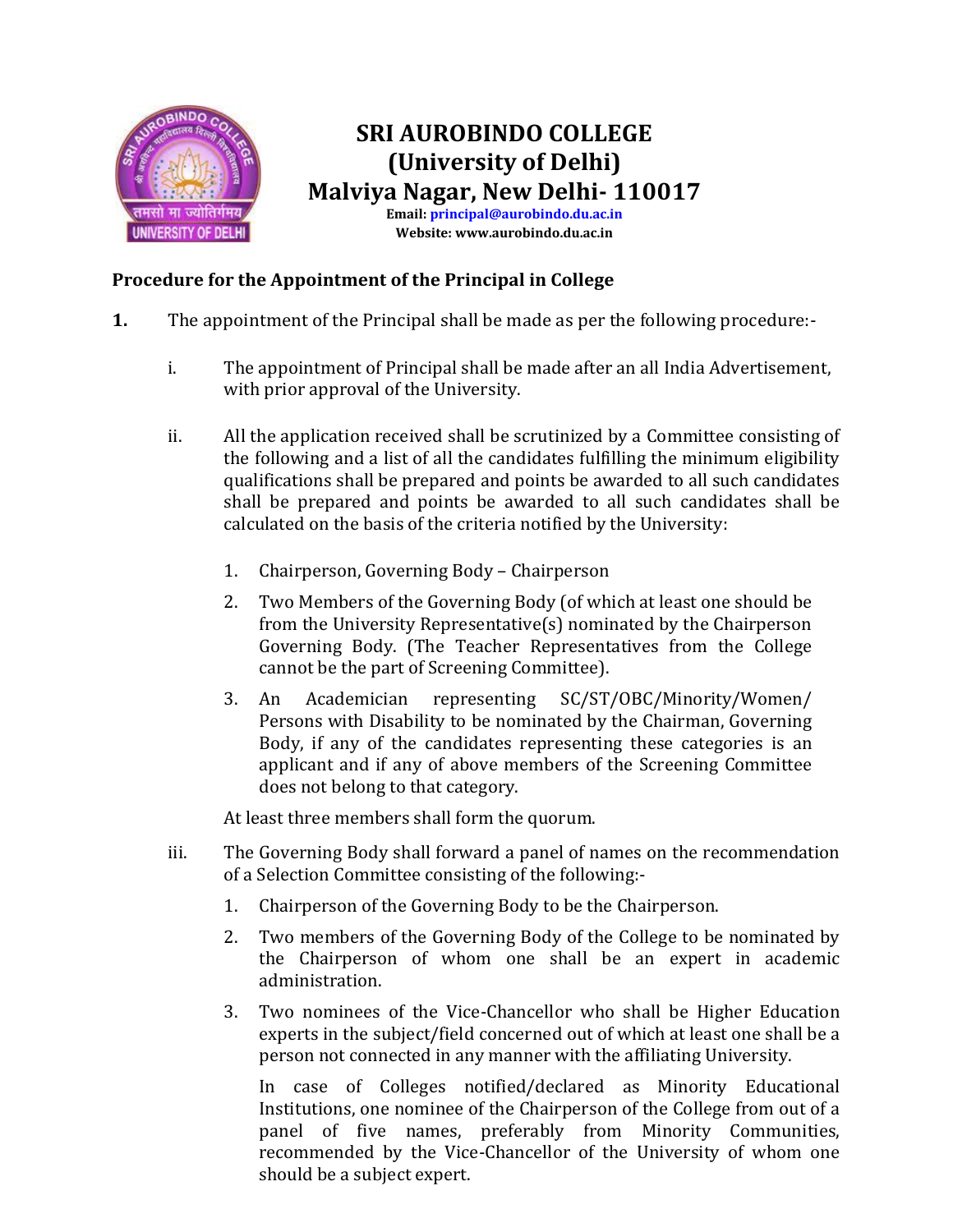- 4. Three Higher Education experts consisting of the Principal of a College, a Professor and an accomplished Educationist not below the rank of a Professor (to be nominated by the Governing Body of the College out of a panel of six experts approved by the Academic Council).
- 5. Two subject-experts not connected with the College to be nominated by the Chairperson of the Governing Body of the College out of a panel of five names recommended by the Vice Chancellor from the list of subject experts approved by the Academic Council.

In case of Colleges notified/declared as Minority Educational Institutions, two subject experts not connected with the University nominated by the Chairperson of the College Governing Body out of the panel of five names, preferably from minority communities, recommended by the Vice Chancellor from the list of subject experts approved by the Academic Council.

- 6. An academician representing SC/ST/OBC/Minority/Women/Differentlydisabled categories, if any of candidates representing these categories is the applicant, to be nominated by the Vice-Chancellor, if any of the above members of the Selection Committee does not belong to that category.
- 7. Five members, including two experts, shall constitute the quorum.
- 8. The selection procedure of the selection committee shall be completed on the day/last day of the selection committee meeting itself, wherein, minutes are recorded along with the scoring Proforma and recommendation made on the basis of merit with the list of selected and waitlisted candidates/Panel of names in order of merit, duly signed by all members of the selection committee.
- **2**. The list of selected and waitlisted candidates/panel of names in order of merit, duly signed by all members of the Selection Committee shall be forwarded to the University.

The list thus submitted shall be considered by a Selection Committee constituted for the purpose and consisting of the following:-

- 1. Vice Chancellor
- 2. Pro-Vice-Chancellor
- 3. A Nominee of the Visitor
- 4. Chairman of the Governing Body of the College concerned
- 5. Two members of the Executive Council nominated by Vice-Chancellor on its behalf.
- 6. An Academician representing SC/ST/OBC/Minority/ Women/Persons with Disability categories, if any of candidates representing these categories is an applicant, to be nominated by the Vice Chancellor, if any of the above members of the Selection Committee does not belong to that category.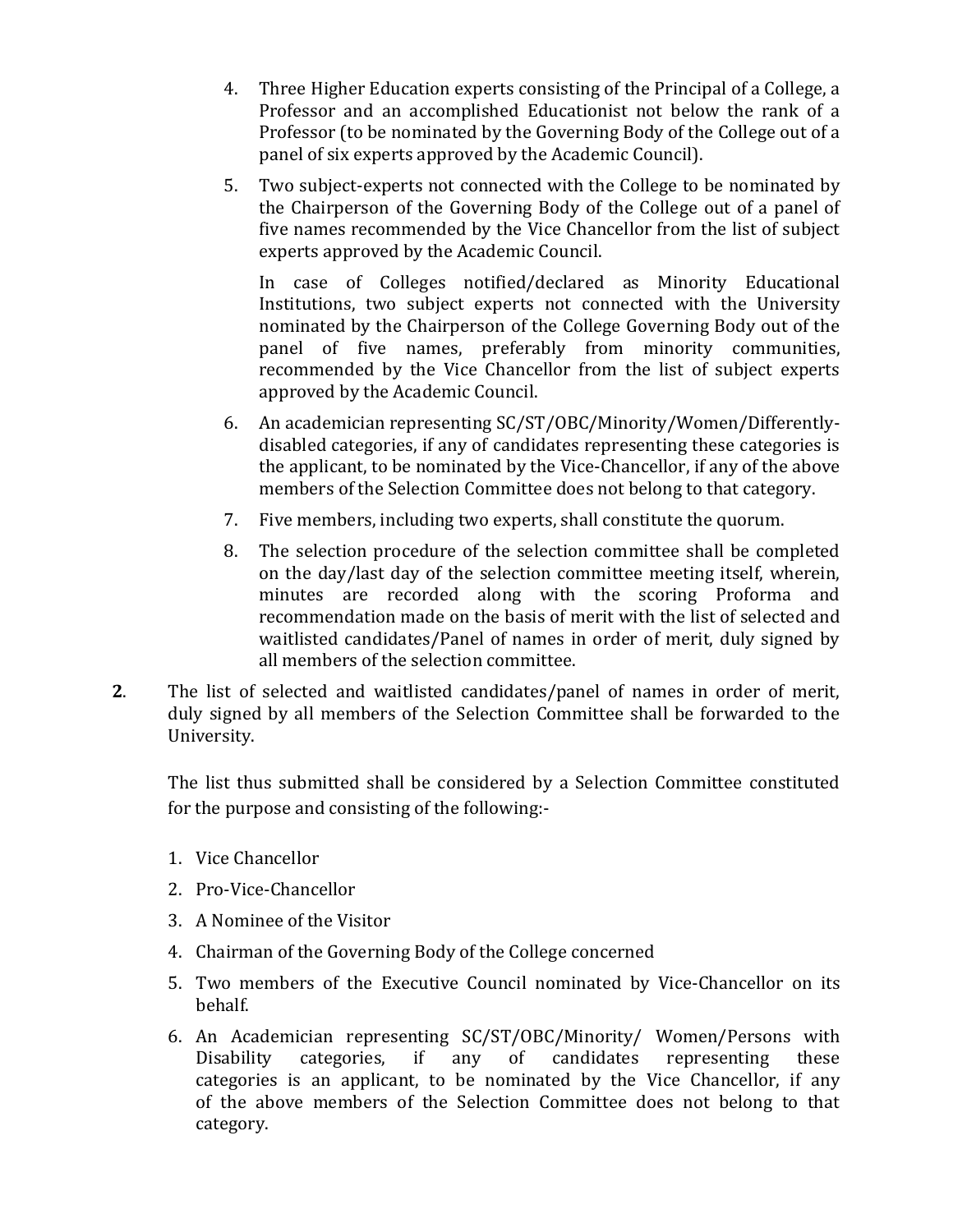7. On the recommendation of the Selection Committee the University shall transmit to Governing Body a list of persons mentioned in the order of preference whom the University would be prepared to recognize as Principal, or, if none of the applicants are considered suitable, shall refrain from sending a list, in which case the post shall be re-advertised.

The appointment of the Principal shall be made by the Governing Body in accordance with the Ordinance XVII of the University, as amended from time to time.

### **3. Tenure:**

- (i) A College Principal shall be appointed for a period of five years, extendable for another term of five years on the basis of performance assessment by a committee appointed by the University.
- (ii) Committee for Assessment of College Principal and Professor for Second Term shall have the following composition:
	- i. Nominee of the Vice-Chancellor.
	- ii. Nominee of the Chairman, UGC

The nominees shall be nominated from the Principals of the Colleges with Excellence/College with Potential for Excellence/ Autonomous Colleges/ NAAC 'A' accredited Colleges.

**4**. After the completion of her/his term as Principal, the incumbent shall join back her/his parent organization with the designation as Professor and in the grade of the Professor.

**Chairman, Governing Body**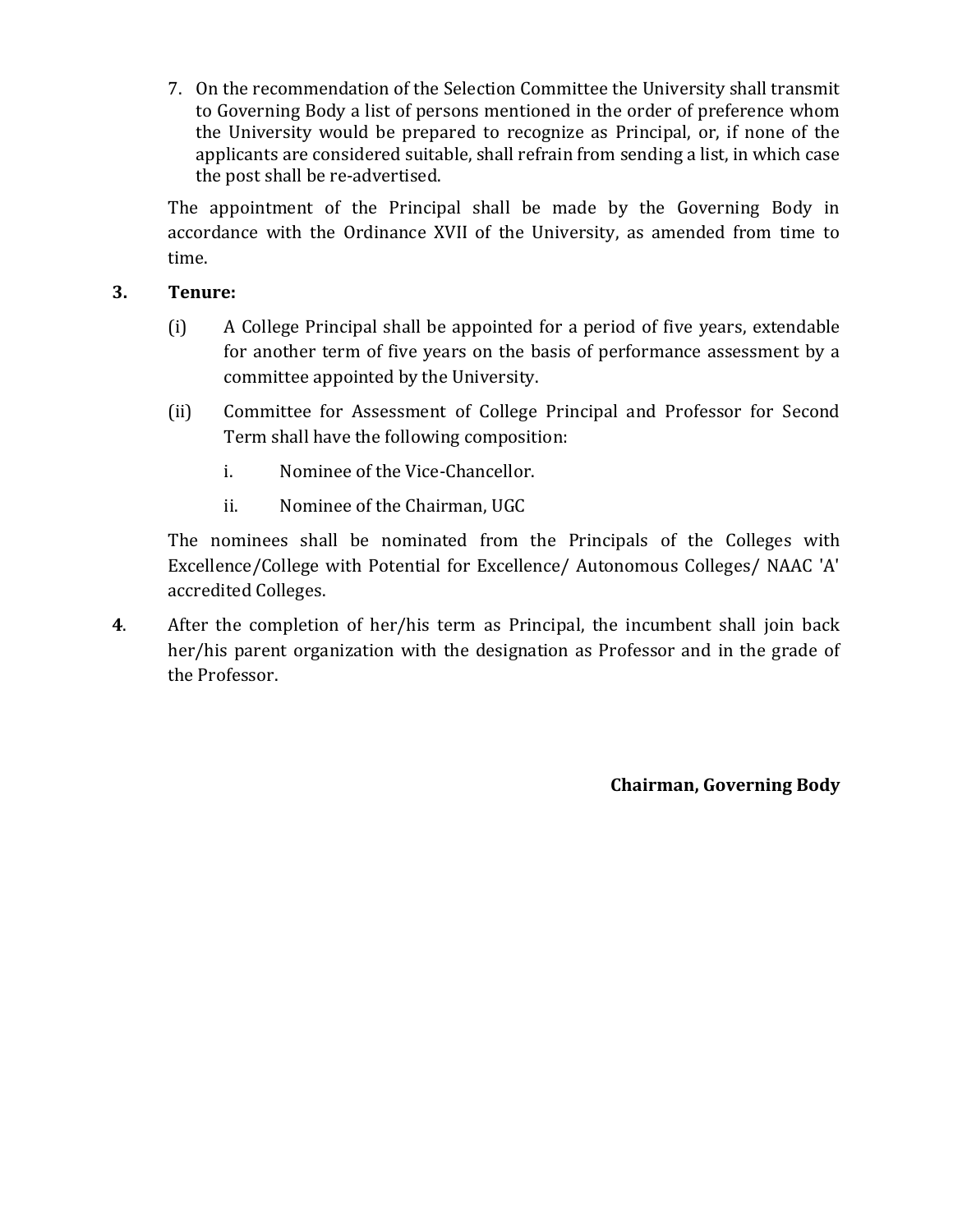

**Email[: principal@aurobindo.du.ac.in](mailto:principal@aurobindo.du.ac.in) Website: www.aurobindo.du.ac.in**

### **The qualifications for the appointment of Principal (OTHER THAN EDUCATION, PHYSICAL EDUCATION AND MEDICAL COLLEGE) in Colleges are in accordance with the UGC regulations and their subsequent amendments as adopted by the University of Delhi.**

- (i) Ph.D. Degree.
- (ii) Professor/Associate Professor with a total service/ experience of at least fifteen years of teaching/research in Universities, Colleges and other Institutions of Higher Education.
- (iii) A minimum of 10 research publications in peer-reviewed or UGC -listed journals.
- (iv) A minimum of 110 Research Score as per Annexure V.

**Chairman, Governing Body**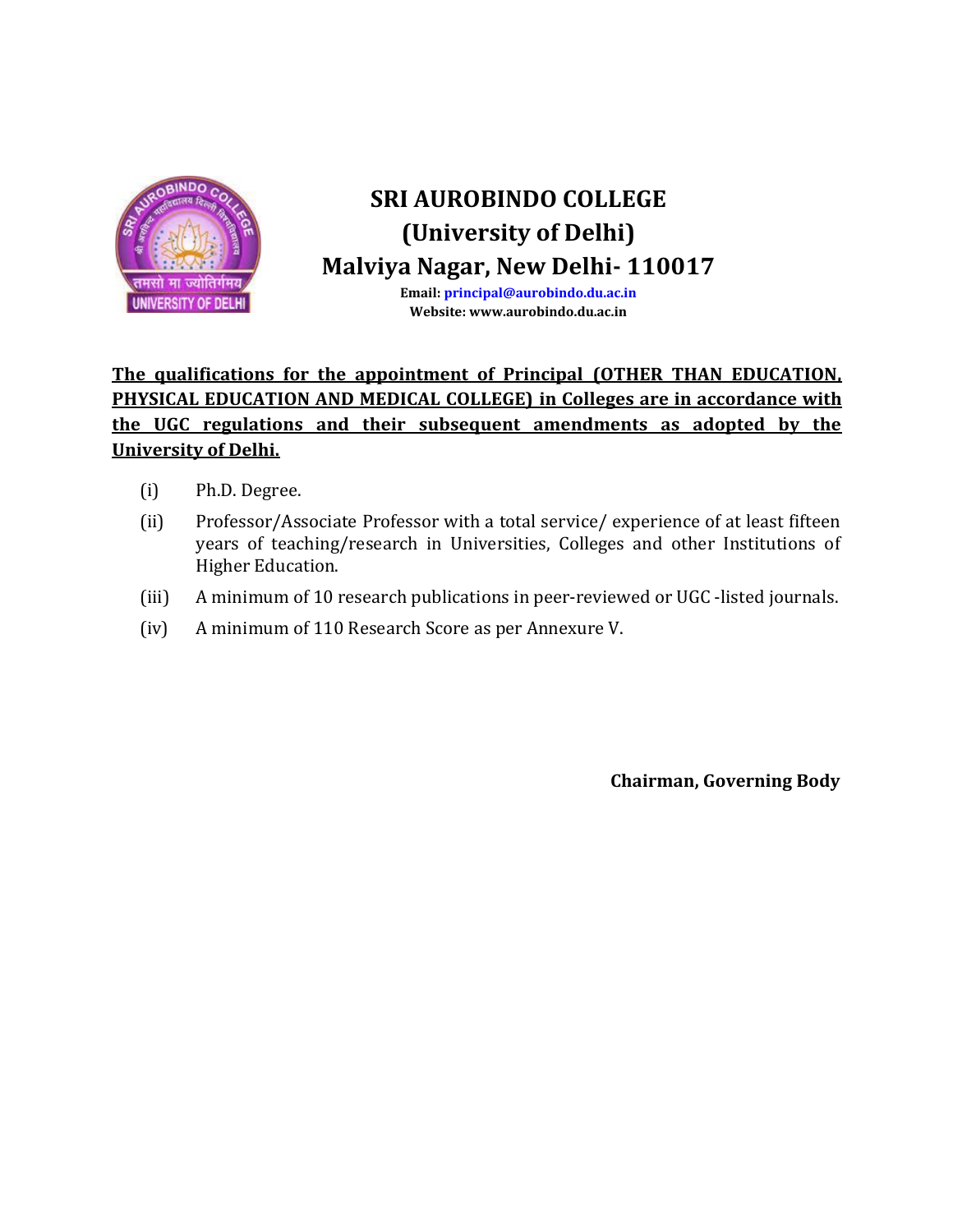

**Email[: principal@aurobindo.du.ac.in](mailto:principal@aurobindo.du.ac.in) Website: aurobindo.du.ac.in**

### **GENERAL INSTRUCTIONS FOR APPLICANTS (ADVERTISEMENT FOR PRINCIPAL)**

1. The direct recruitment to the Post of Principal of the College shall be on the basis of the merit through All India advertisement and selections by the duly constituted Selection Committee.

Application should possess the prescribed qualifications and experience as on the closing date of application, as prescribed by the College. Applicants are required to produce specific certificates as per eligibility conditions.

The applications received shall be screened as per screening guidelines attached with the advertisement for short listing and recommending the applicants to be called for interview.

Merely fulfilling the minimum qualifications or the eligibility criteria does not entitle an applicant to be necessarily considered or called for interview.

Publications 'under submission' or submitted to referees will not be considered towards calculation of points for publication criteria. Further, all the items for which points are claimed should be strictly in accordance with the screening guidelines attached with the advertisement.

The minimum points requirement for shortlisting of applicants for the post of Principal will be as indicated in the screening guidelines attached herewith.

- 2. Application fees and forms are to be submitted as per details given below:-
	- Fees for Principal: Rs. 2000/-.
	- Fees once paid will not be refunded under any circumstances.

**Application forms have to be filled only in online mode, as available on the website of the College along with the present advertisement, within the prescribed time limit indicated in the advertisement. No offline forms would be accepted. Payment should be made online only, through credit/debit card/Net Banking.**

Applications with incomplete information or without requisite fee shall be rejected.

3. Consequent upon adoption of self-certification provisions as required by the Govt. of India, the College shall process the applications entirely on the basis of information / documents uploaded with the application. In case the information/documents are found to be false / incorrect by way of any omission or commission, the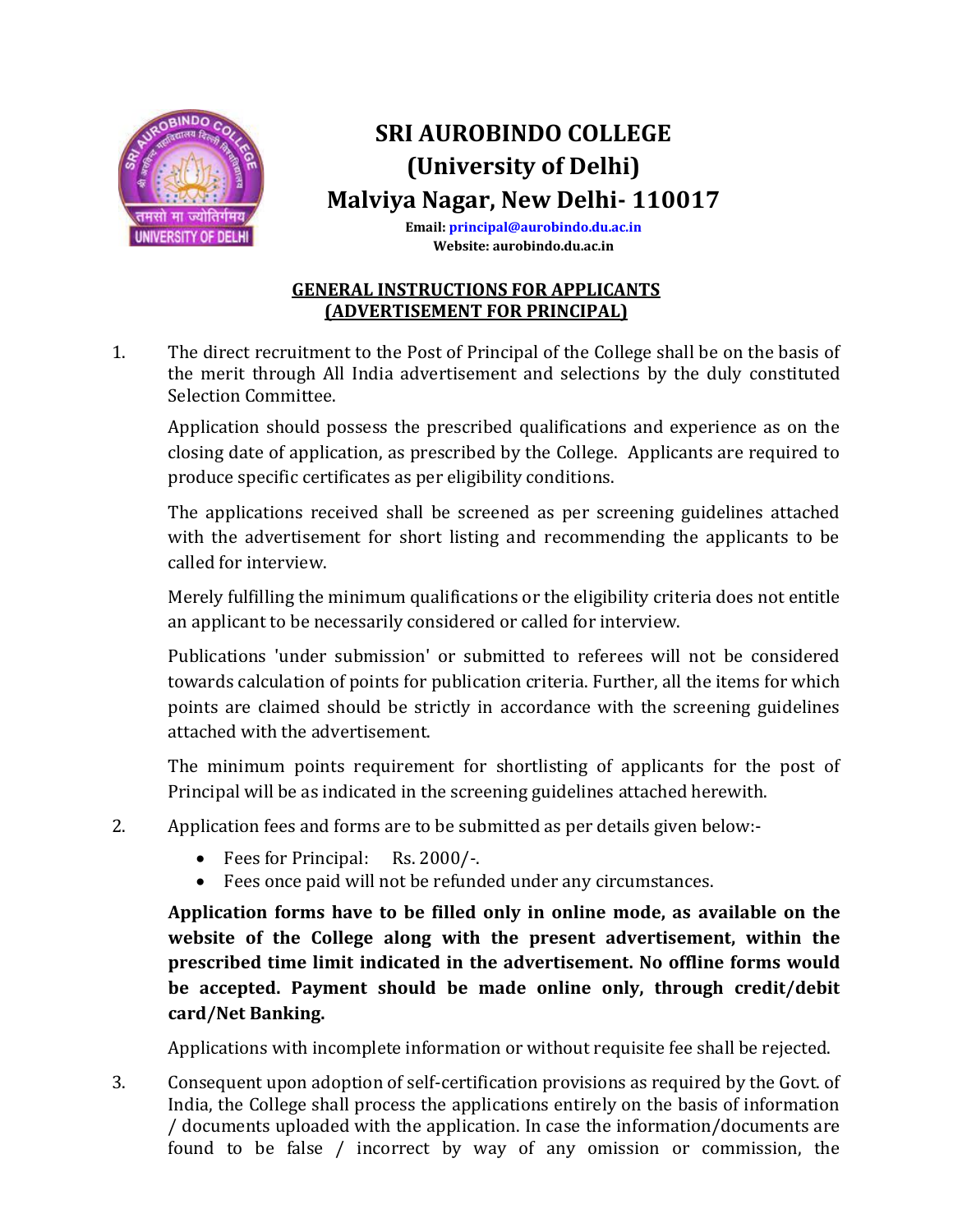responsibility shall lie solely with the applicant who shall be liable for action as per law.

**The shortlisted candidates called for interview should report along with all the testimonials / certificates in original along with photo ID. A set of photocopy of certificates / testimonials with respect to the qualifications and experience indicated in the online application form, duly certified by the applicant should be submitted at the time of interview.**

- 4. Applicants serving in Government / Public Sector Undertakings (including Boards/Autonomous Bodies) are required to submit 'No Objection Certificate' from the employer, at the time of interview, if not uploaded with the online application earlier.
- 5. All correspondence from the College including interview letter, if any, shall be sent only to the e-mail address provided by the applicant in the online application form.
- 6. Canvassing in any form will be treated as a disqualification.
- 7. Applications which do not meet the eligibility criteria given in this advertisement and / or are incomplete in any respect shall be summarily rejected.
- 8. Applications must NOT furnish any particulars that are false, tampered or fabricated, or suppress any material/ information while submitting the online application and uploading self-certified copies / testimonials.
- 9. The College also reserves the right to consider names of suitable candidates who may not have applied for the post.
- 10. The College shall verify the documents submitted by and antecedents of the applicant at the time of appointment or anytime during the tenure of the service. In case it is found that the documents/ information submitted by the candidate are false or the candidate has suppressed relevant information, the services of the candidate shall be terminated without prejudice to any other action initiated by the college.
- 11. In case of any inadvertent mistake in the process of selection, which may be detected at any stage even after issuing an appointment letter, the College reserves the right to modify/withdraw/cancel any communication made to the applicant.
- 12. In case of any dispute / ambiguity that may occur in the process of selection, the decision of the College shall be final. Applicants are advised to satisfy themselves before applying that they possess the essential qualifications laid down in the advertisement.
- 13. No TA/DA shall be paid to the candidates for attending interview.
- 14. The College reserves the right to offer the post at a level lower than that advertised/applied, or on contract basis, depending upon the qualifications, experience and performance of the candidate, wherever applicable.
- 15. Last date for submission of application is as indicated in the present advertisement uploaded on the College website.
- 16. In case of any dispute, legal jurisdiction will be Delhi.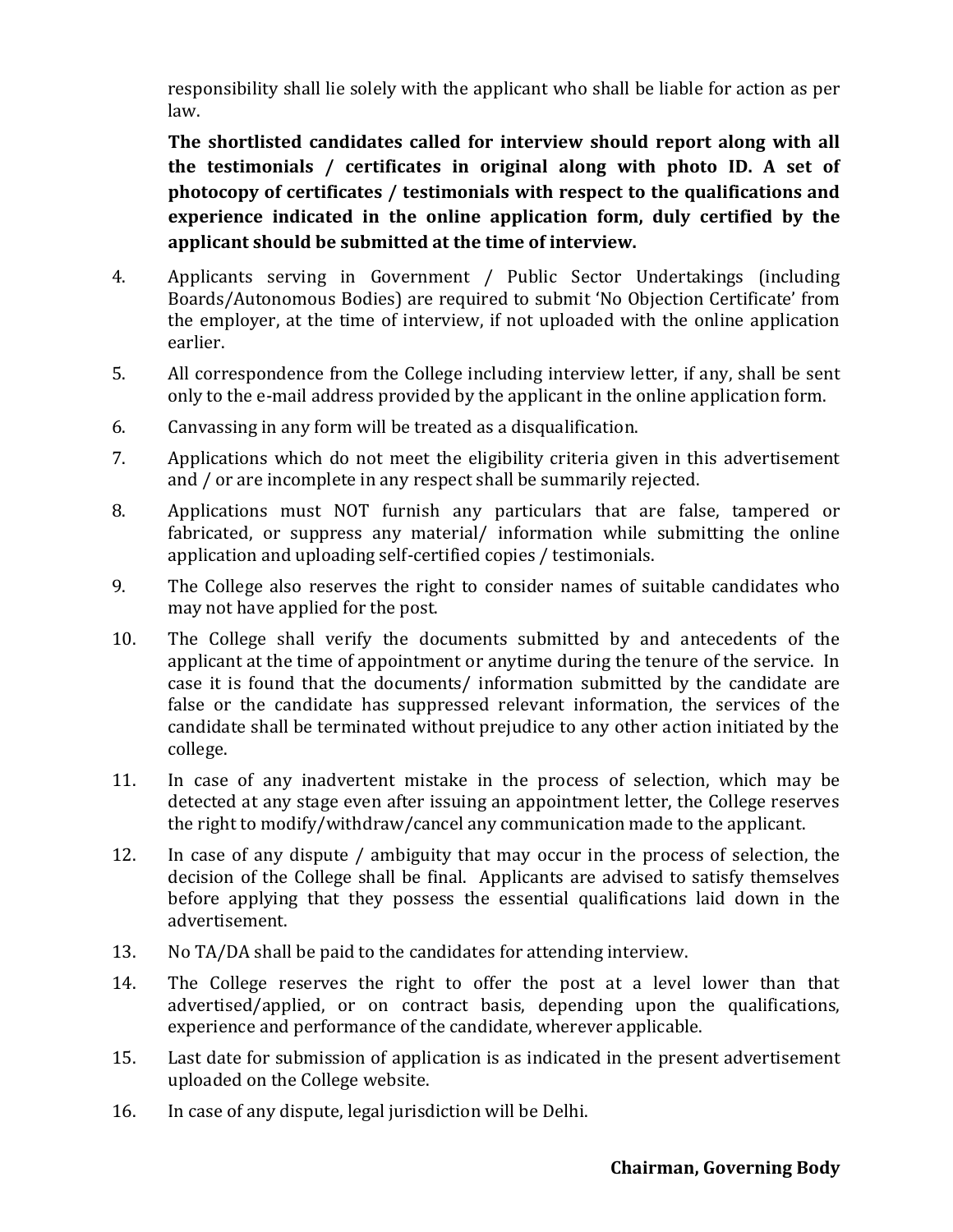

**Email[: principal@aurobindo.du.ac.in](mailto:principal@aurobindo.du.ac.in) Website: www.aurobindo.du.ac.in**

### **GUIDELINES FOR SCREENING OF CANDIDATES FOR APPOINTMENT TO THE POST OF PRINCIPAL IN THE COLLEGE AS PER UGC REGULATIONS AND AS ADOPTED BY THE UNIVERSITY OF DELHI.**

Applications received shall be screened as per details given below:

### **I. METHODOLOGY FOR CALCULATING ACADEMIC/ RESEARCH SCORE**

(Assessment must be based on evidence produced by the teacher such as: copy of publications, project sanction letter, utilization and completion certificates issued and acknowledgements for patent filing and approval letters, students' Ph.D. award letter, etc.)

|    | S.N. Academic/Research Activity                                                 | Faculty<br>of Sciences<br>/Engineering/Agricult <i>Languages/</i><br>ure/Medical /<br>Veterinary Sciences &<br>other related<br>disciplines | <b>Faculty of</b><br>Humanities/Arts<br>/Social<br>Sciences/Library/E<br>ducation/Physical<br>Education /<br>Commerce/Manage<br>ment &other<br>related disciplines |
|----|---------------------------------------------------------------------------------|---------------------------------------------------------------------------------------------------------------------------------------------|--------------------------------------------------------------------------------------------------------------------------------------------------------------------|
| 1. | Research Papers in Refereed/Peer-<br>Reviewed or UGC listed Journals            | 08 per paper                                                                                                                                | 10 per paper                                                                                                                                                       |
| 2. | Publications (other than Research papers)                                       |                                                                                                                                             |                                                                                                                                                                    |
|    | (a) Books authored which are published by;                                      |                                                                                                                                             |                                                                                                                                                                    |
|    | International publishers                                                        | 12                                                                                                                                          | 12                                                                                                                                                                 |
|    | <b>National Publishers</b>                                                      | 10                                                                                                                                          | 10                                                                                                                                                                 |
|    | Chapter in Edited Book                                                          | 05                                                                                                                                          | 05                                                                                                                                                                 |
|    | <b>Editor of Book by International Publisher</b>                                | 10                                                                                                                                          | 10                                                                                                                                                                 |
|    | <b>Editor of Book by National Publisher</b>                                     | 08                                                                                                                                          | 08                                                                                                                                                                 |
|    | (b) Translation works in Indian and<br>Foreign Languages by qualified faculties |                                                                                                                                             |                                                                                                                                                                    |
|    | Chapter or Research paper                                                       | 03                                                                                                                                          | 03                                                                                                                                                                 |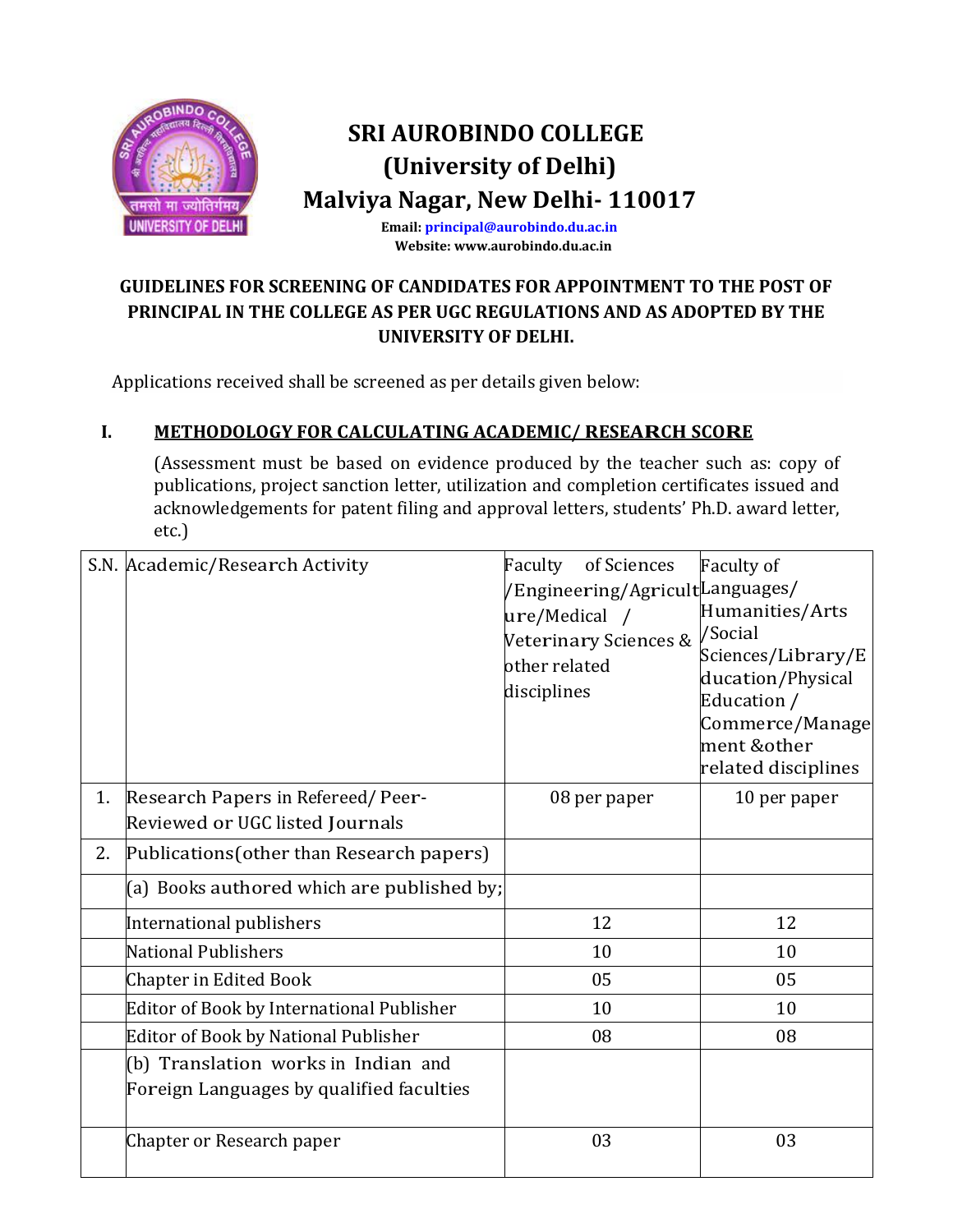|    | <b>Book</b>                                                                              | 08                                                 | 08                    |
|----|------------------------------------------------------------------------------------------|----------------------------------------------------|-----------------------|
| 3. | Creation of ICT mediated Teaching                                                        |                                                    |                       |
|    | Learning pedagogy and content and<br>development of new and innovative courses           |                                                    |                       |
|    | and curricula                                                                            |                                                    |                       |
|    | (a) Development of Innovative pedagogy                                                   | 05                                                 | 05                    |
|    | (b) Design of new curricula and courses                                                  | 02 per curricula/course                            | 02 per                |
|    |                                                                                          |                                                    | curricula/course      |
|    | $(c)$ MOOCs                                                                              |                                                    |                       |
|    | Development of complete MOOCs in 4                                                       | 20                                                 | 20                    |
|    | quadrants (4 credit course) (In case of MOOCs<br>of lesser credits 05 marks/credit)      |                                                    |                       |
|    |                                                                                          |                                                    |                       |
|    | MOOCs (developed in 4 quadrant) per                                                      | 05                                                 | 05                    |
|    | module/lecture                                                                           |                                                    |                       |
|    | Content writer/subject matter expert for each                                            | 02                                                 | 02                    |
|    | module of MOOCs (at least one quadrant)                                                  |                                                    |                       |
|    | Course Coordinator for MOOCs (4 credit<br>course) (In case of MOOCs of lesser credits 02 | 08                                                 | 08                    |
|    | marks/credit)                                                                            |                                                    |                       |
|    | (d) E-Content                                                                            |                                                    |                       |
|    |                                                                                          | 12                                                 | 12                    |
|    | Development of e-Content in 4 quadrants<br>for a complete<br>course/e-book               |                                                    |                       |
|    | e-Content (developed in 4 quadrants) per                                                 | 05                                                 | 05                    |
|    | module                                                                                   |                                                    |                       |
|    | Contribution to development of e-content                                                 | 02                                                 | 02                    |
|    | module in complete course/paper/e-book (at                                               |                                                    |                       |
|    | least one quadrant)                                                                      |                                                    |                       |
|    | Editor of e-content for complete                                                         | 10                                                 | 10                    |
| 4. | course/paper/e-book                                                                      |                                                    |                       |
|    | Research guidance<br>(a)<br>Ph.D.                                                        | 10 per degree awarded                              | 10 per degree awarded |
|    |                                                                                          |                                                    |                       |
|    |                                                                                          | 05 per thesis submitted $ 05$ per thesis submitted |                       |
|    |                                                                                          |                                                    |                       |
|    | M. Phil./PG Dissertation                                                                 | 02 per degree awarded 02 per degree                |                       |
|    |                                                                                          |                                                    | awarded               |
|    | (b) Research Projects Completed                                                          |                                                    |                       |
|    | More than10 lakhs                                                                        | 10                                                 | 10                    |
|    | Less than 10 lakhs                                                                       | 05                                                 | 05                    |
|    | (c) Research Projects On going:                                                          |                                                    |                       |
|    | More than 10 lakhs                                                                       | 05                                                 | 05                    |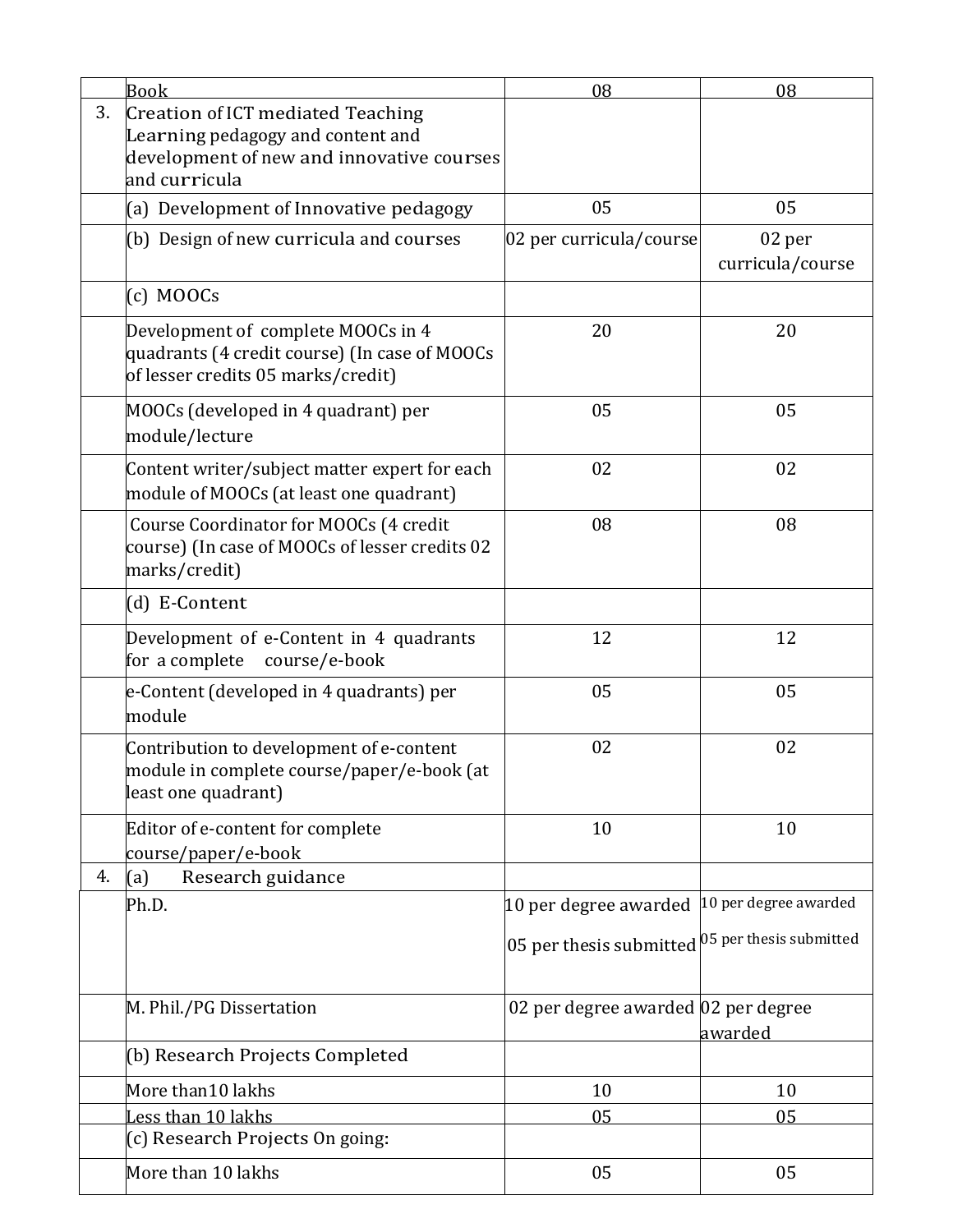|    | Less than10 lakhs                                                                                                                                                                                                                                               | 02 | 02 |
|----|-----------------------------------------------------------------------------------------------------------------------------------------------------------------------------------------------------------------------------------------------------------------|----|----|
|    | (d) Consultancy                                                                                                                                                                                                                                                 | 03 | 03 |
| 5. | (a) Patents                                                                                                                                                                                                                                                     |    |    |
|    | International                                                                                                                                                                                                                                                   | 10 | 10 |
|    | National                                                                                                                                                                                                                                                        | 07 | 07 |
|    | (b)*Policy Document (Submitted to an International<br>body/organization like UNO/UNESCO/World Bank/International<br>Monetary Fund etc. or Central Government or State Government)                                                                               |    |    |
|    | International                                                                                                                                                                                                                                                   | 10 | 10 |
|    | National                                                                                                                                                                                                                                                        | 07 | 07 |
|    | State                                                                                                                                                                                                                                                           | 04 | 04 |
|    | (c)Awards/Fellowship                                                                                                                                                                                                                                            |    |    |
|    | International                                                                                                                                                                                                                                                   | 07 | 07 |
|    | <b>National</b>                                                                                                                                                                                                                                                 | 05 | 05 |
| 6. | *Invited lectures/Resource Person/paper<br>presentation in Seminars/Conferences/full<br>paper in Conference Proceedings (Paper<br>presented in Seminars/Conferences and<br>also published as full paper in Conference<br>Proceedings will be counted only once) |    |    |
|    | International (Abroad)                                                                                                                                                                                                                                          | 07 | 07 |
|    | International (within country)                                                                                                                                                                                                                                  | 05 | 05 |
|    | National                                                                                                                                                                                                                                                        | 03 | 03 |
|    | State/University                                                                                                                                                                                                                                                | 02 | 02 |

The Research score for research papers would be augmented as follows:

Peer-Reviewed or UGC-listed Journals (Impact factor to be determined as per Thomson Reuters list):

| i)   | Paper in refereed journals without impact factor | - 05 Points |
|------|--------------------------------------------------|-------------|
| ii)  | Paper with impact factor less than 1             | 10 Points   |
| iii) | Paper with impact factor between1 and 2          | - 15 Points |
|      | iv) Paper with impact factor between 2 and 5     | - 20 Points |
| V    | Paper with impact factor between 5 and 10        | - 25 Points |
|      | vi) Paper with impact factor > 10                | - 30 Points |
|      |                                                  |             |

- (a) Two authors: 70% of total value of publication for each author.
- (b) More than two authors: 70% of total value of publication for the First/Principal/Corresponding author and 30% of total value of publication for each of the joint authors.

Joint Projects: Principal Investigator and Co-investigator would get 50% each.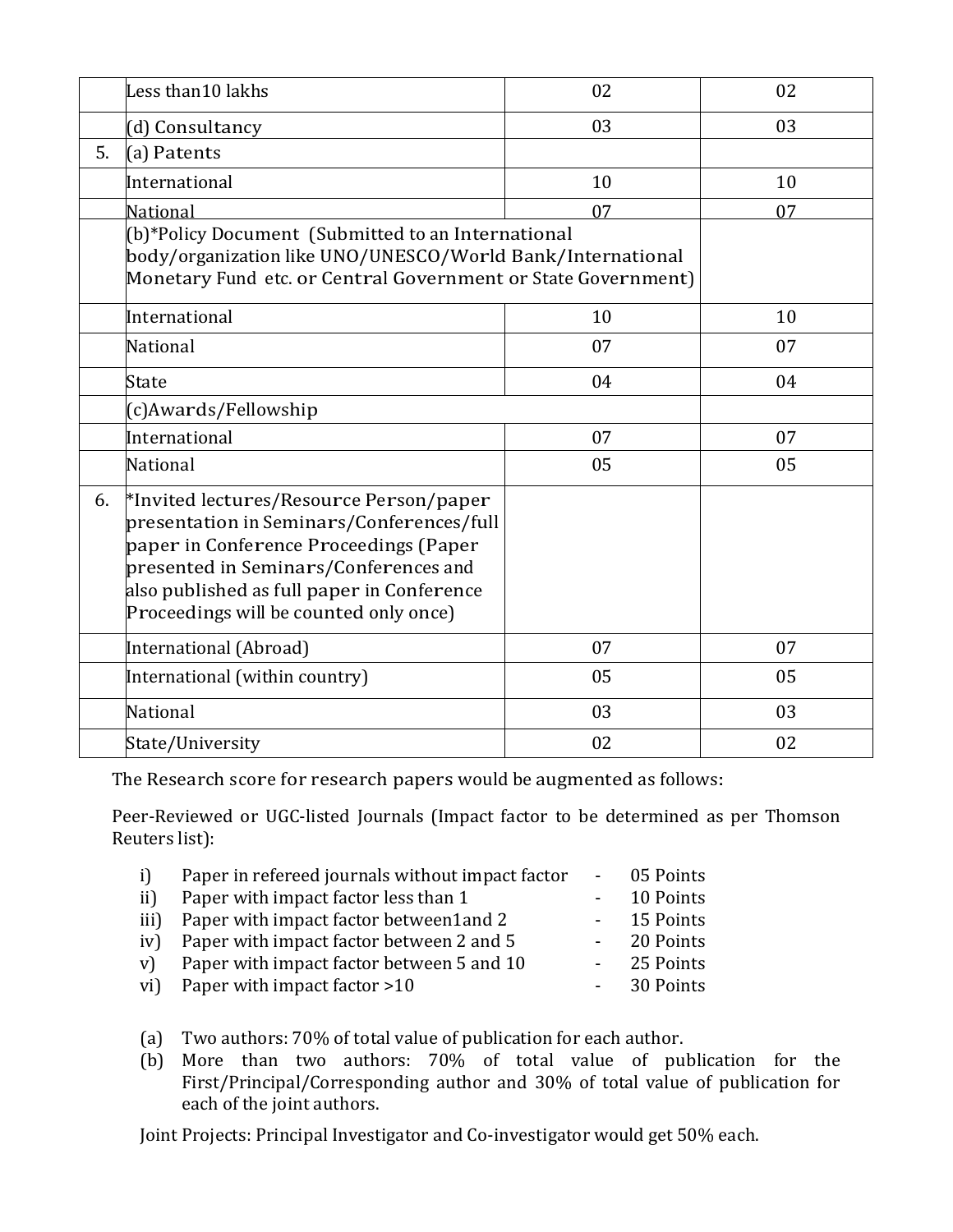### **NOTE:**

- Paper presented if part of edited book or proceeding then it can be claimed only once.
- For joint supervision of research students, the formula shall be 70% of the total score for Supervisor and Co- supervisor. Supervisor and Co-supervisor, both shall get 7 marks each.
- \*For the purpose of calculating research score of the teacher, the combined research score from the categories of 5(b) Policy Document and 6. Invited lectures/Resource Person/Paper presentation shall have an upper capping of thirty percent of the total research score of the teacher concerned.
- There research score shall be from the minimum of three categories out of six categories.

### **II. SCREENING OF CANDIDATES: CRITERIA AND PROCESS:**

- 1. The Screening Committee will draw a list of all the candidates indicating the research score scored by them in descending order i.e. starting from the candidate getting the highest marks towards the candidates getting the lower marks.
- 2. For appointment to the post of Principal in the College, there is a requirement of a total research score of One Hundred and Ten (110) as per criteria given in Section I of this document.
- 3. The time taken by candidates to acquire M.Phil. and / or Ph.D. Degree shall not be considered as teaching/ research experience to be claimed for appointment to the teaching positions. Further the period of active service spent on pursuing research degree simultaneously with teaching assignment without taking any kind of leave, shall be counted as teaching experience for the purpose of direct recruitment/ promotion.
- 4. In case of any dispute with regard to screening of the applications, the decision of the Screening Committee shall be final.
- 5. The status of short-listing will be made available on the dashboards of the respective applicants for information.

### **III. IMPORTANT NOTE:**

- 1. The entire onus of the content/authenticity of the information being uploaded in the form of application and its attachments shall exclusively rest with the applicant in terms of eligibility for recruitment and for subsequent selection through due process.
- 2. The College shall, in no way, be responsible for any error/omission/commission /suppression of relevant information by the applicant knowingly/unknowingly/overtly / covertly while filling up the application form and uploading the documents required therein.
- 3. In case the applicant gets screened/selected/appointed on the basis of the credentials furnished by him/her which are on scrutiny, found to be incorrect/inadmissible /forged/fabricated/falsified, his/her candidature shall be liable to be cancelled at any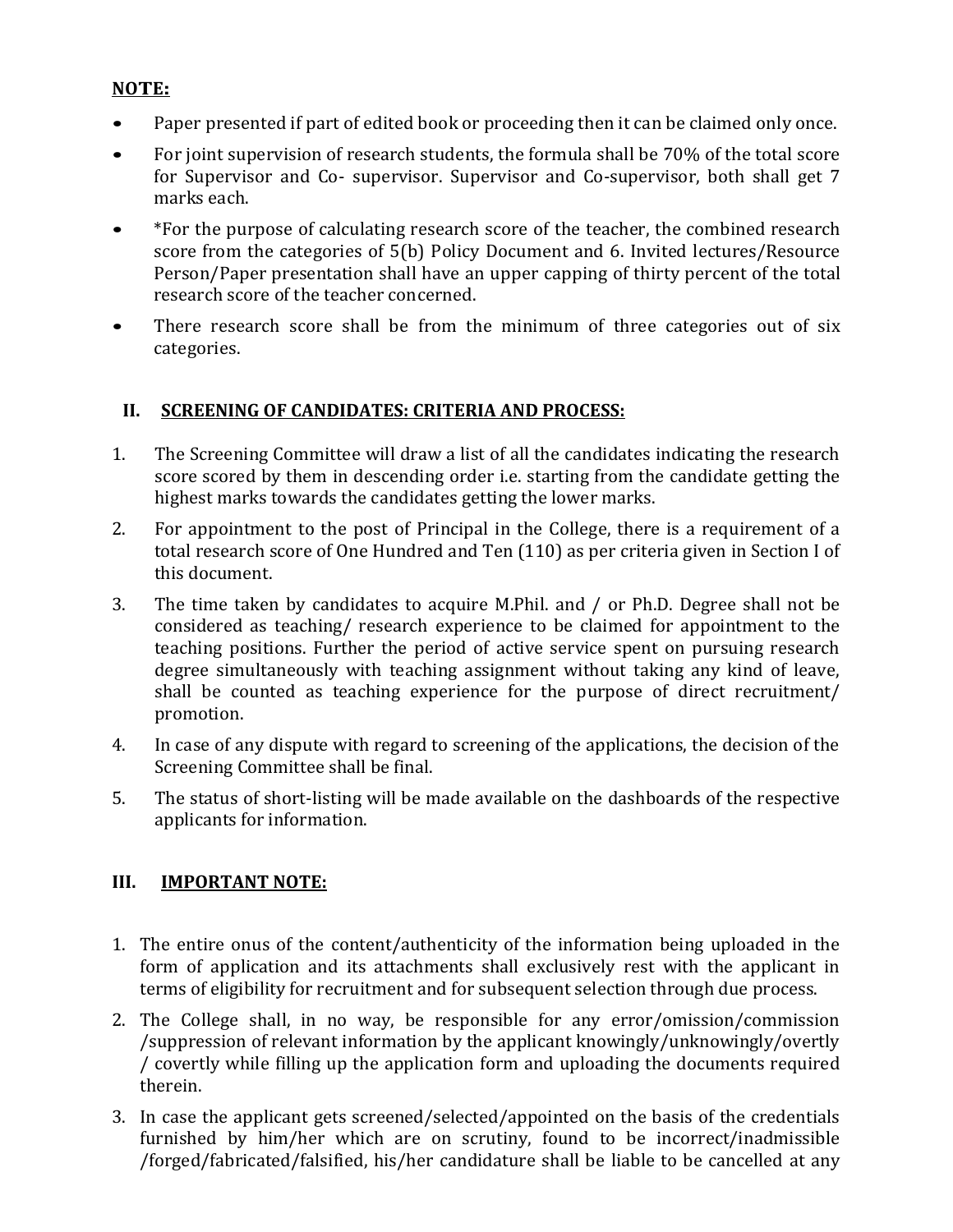stage of the recruitment/at any time during the tenure of the service and appropriate legal action under applicable law shall be initiated against the applicant.

4. The College reserves the right to modify/withdraw/cancel any communication made to the applicant. In case of any dispute arising out of such a situation, the decision of the College shall be final and binding on the applicant.

**Chairman, Governing Body**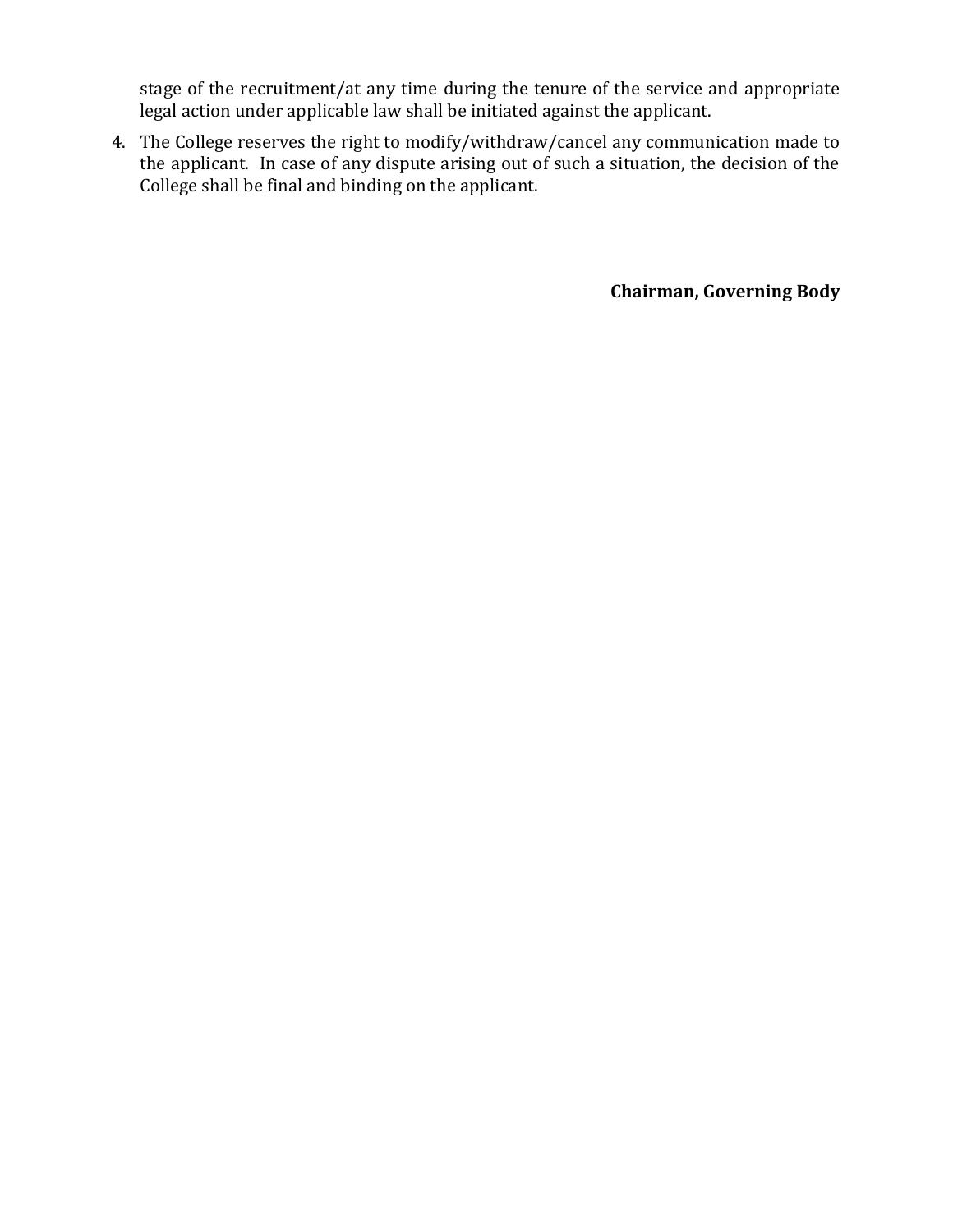

**Email: [principal@aurobindo.du.ac.in](mailto:principal@aurobindo.du.ac.in) Website: www.aurobindo.du.ac.in**

### **FREQUENTLY ASKED QUESTIONS**

**The details regarding qualifications, experience, screening guidelines and indicative proform as etc. are available on the College website www.aurobindo.du.ac.in along with this advertisement. The applicants are required to read these details before filling up the form.**

**However, some issues of common concern have been discussed below for the convenience of the applicants.**

### **1. Which are the mandatory fields in the application?**

Mandatory fields are indicated by a red star  $(*)$  adjacent to the name of the field.

### **2. Can only Indian citizens apply for the posts advertised?**

Besides Indian citizens, those who have acquired the status of Overseas Citizens of India (OCI) and have necessary documents in support of the same can also apply.

### **3. What is the application fee for different categories?**

Application fees are to be submitted as per details given below:

Fees for Principal (if applicable)

- $\text{Rs.2000/-}$
- Fees once paid will not be refunded under any circumstances.
- No application fee shall be charged from applicants, who had applied for the same post in the preceding advertisement, subject to the condition that interview for the said post had not been conducted. (The applicant shall have to provide the relevant details/proof of his/her having applied for the post against the advertisement referred herein).

Application forms have to be filled only in online mode, as available on the website of the College along with the present advertisement, within the prescribed time limit indicated in the advertisement. No offline forms would be accepted. Payment should be made online only, through credit/debit card/Net Banking.

Applicants applying for more than one post/department must apply separately and pay fees separately**.**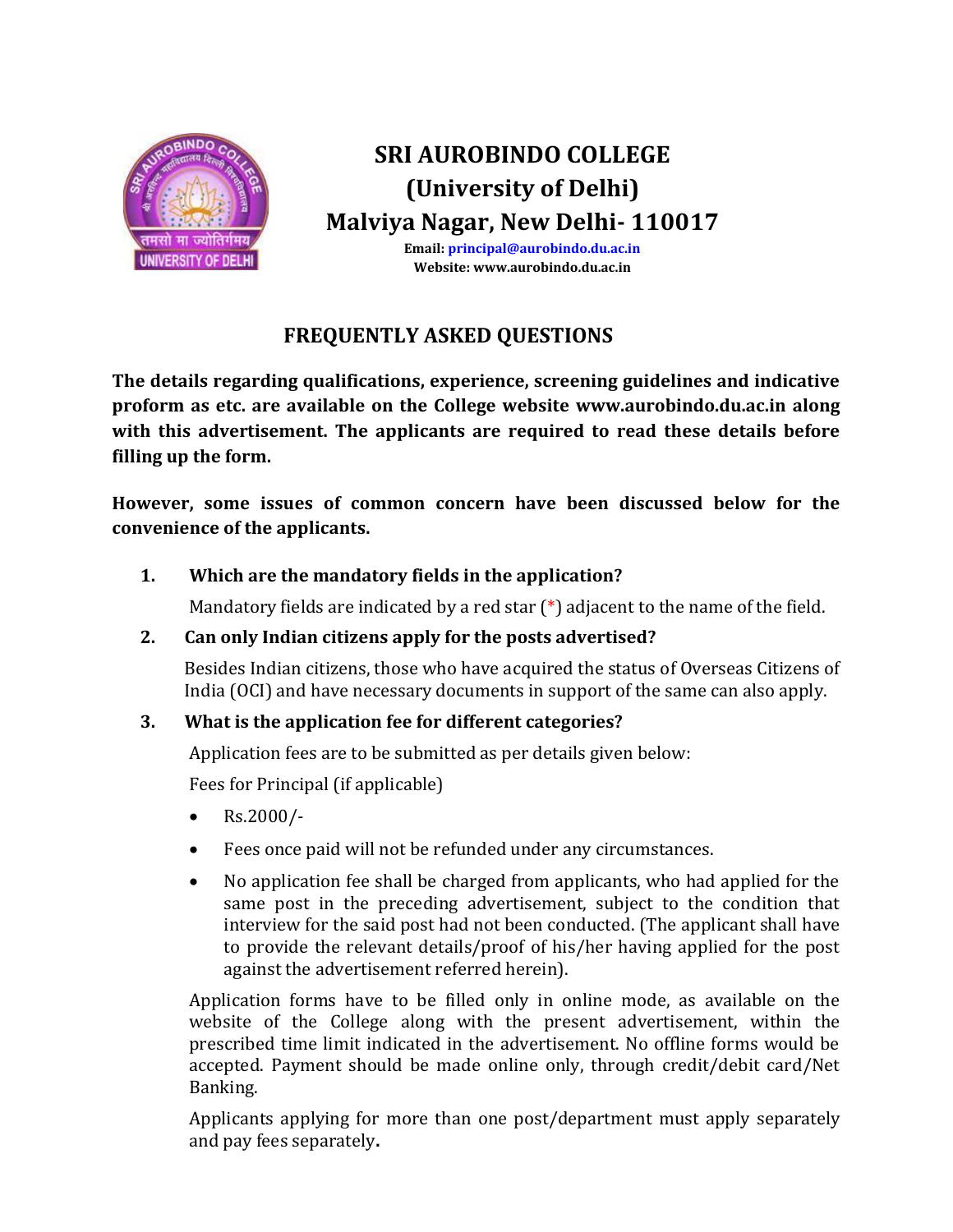#### **4. How to convert GPA into percentage in the Academic Section Tab of the online application?**

The applicants are required to provide their credits/marks of Graduation, Postgraduation, M.Phil., and Ph.D. Degree in percentage only. Those having credits in the form of grade or GPA, would be required to convert the same into percentage as per the conversion formula provided in the guidelines of the University/Institute granting the degree. A copy of the respective guidelines will have to be uploaded along with the concerned degree.

### **5. Which date should be considered as the date of award of Degree (M.Phil./Ph.D.)?**

The date of notification of the result by the University/Institution would be considered as the date of award of the Degree (M.Phil./Ph.D)**.**

### **6. Does fulfilling the eligibility criteria suffice for getting an interview call?**

The applications received shall be screened as per screening guidelines attached with the advertisement for short listing and recommending the applicants to be called for interview.

Mere fulfilment of the required qualification or the eligibility criteria does not entitle an applicant to be necessarily considered or called for interview.

Publications 'under submission' or submitted to referees will not be considered towards calculation of marks for publication criteria. Further, all the items for which points are claimed should be strictly in accordance with the screening guidelines attached with the advertisement.

The minimum score requirement for screening of applicants for the post of Principal is indicated in the screening guidelines attached herewith.

### **7. What if the candidate does not get the NOC at the time of filling up the form?**

Applicants serving in Government/Public Sector Undertakings (including Boards/Autonomous Bodies) are required to submit 'No Objection Certificate' from the employer, at the time of interview, if not uploaded with the online application earlier. The NOC should also indicate the vigilance clearance from the parent department.

#### **8. What are the documents required to be submitted by the screened candidates at the time of interview?**

Consequent upon adoption of self-certification provisions as required by the Govt. of India, the College shall process the applications entirely on the basis of information/documents uploaded with the application. In case the information/documents are found to be false/incorrect by way of omission or commission, the responsibility shall lie solely with the applicant and the applicant shall be liable for action as per law.

The screened candidates called for interview should report along with all the testimonials/certificates in original along with valid photo ID (Aadhaar/Voter Id/Driving License/Passport). A set of self-attested photocopy of certificates/testimonials with respect to the qualifications, experience and category as applicable, indicated in the online application form, duly certified by the applicant should be submitted at the time of interview.